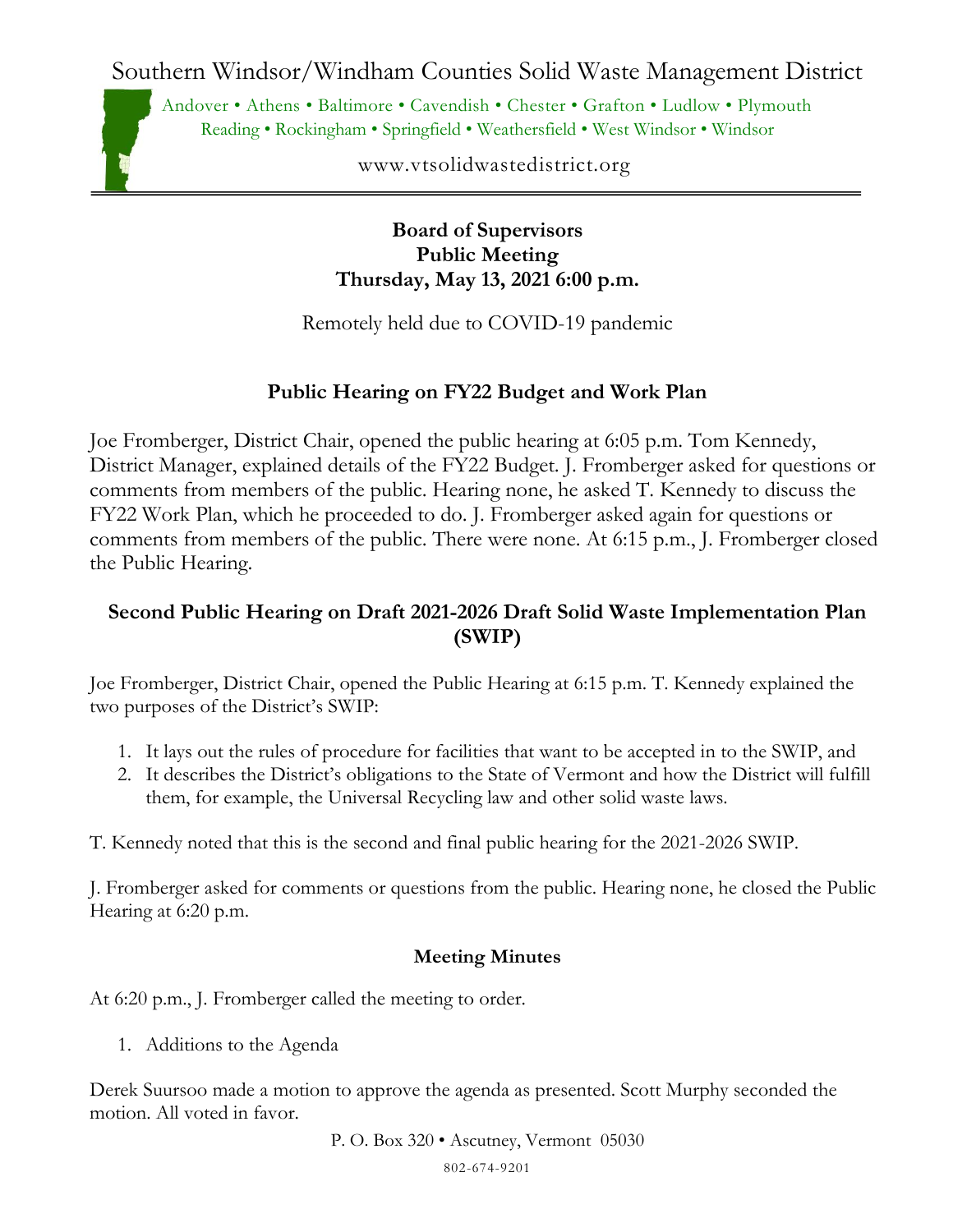## 2. Roll Call

Those supervisors and alternates present on the call included: Joe Fromberger (Andover), Rebecca Lomachinsky (Baltimore), Bruce McEnaney (Cavendish), Brendan McNamara, alternate (Cavendish), Derek Suursoo, (Chester), Scott Murphy (Ludlow), Jim Peplau (Reading), Scott Pickup (Rockingham), Jeff Mobus (Springfield), Brandon Gulnick, (Weathersfield and proxy for Reading), Paul Tillman, alternate (Weathersfield), and Tom Marsh (Windsor). Also present: Tom Kennedy, District Manager, Mary T. O'Brien, District Clerk and Recycling Coordinator, Jim Toher, Casella Waste, Matt Priestley, Alva Waste, Shelagh Connelly, President, Resource Management, Inc., April Sargent, Project Assistant, Resource Management, Inc., and Robert Wheeler, Chief Operator, Bellows Falls Wastewater Treatment Facility.

Ten towns were represented, and a quorum established.

3. Election of Executive Committee: Officers and Three (3) Exec. Committee Representatives *Currently serving: Chair – Joe Fromberger; Vice-Chair – vacant; At-large – Bruce McEnaney, Scott Murphy, and Derek Suursoo*

J. Fromberger asked T. Kennedy to conduct the election for Chair. T. Kennedy subsequently asked for nominations for Chair. D. Suursoo made a motion to nominate J. Fromberger as Chair. T. Kennedy asked if there were any other nominations. T. Marsh made a motion to nominate J. Mobus as Chair. Nominations were closed. T. Kennedy called for a vote. Four towns voted for J. Fromberger; six towns voted for J. Mobus. J. Mobus was elected Chair and began running the meeting.

B. McEnaney nominated B. Gulnick for Vice-Chair. S. Murphy nominated D. Suursoo for Vice-Chair. J. Mobus asked for other nominations. Hearing none, he closed the nominations and called for a vote. Five towns voted for B. Gulnick; five towns voted for D. Suursoo. J. Fromberger stated that there is no weighted voting in elections and that tie votes are considered non-effective (i.e., as if there had not been a vote). Therefore, J. Mobus called for another vote to see if anyone would switch their vote.

B. Gulnick nominated T. Marsh for Vice-Chair. T. Marsh nominated B. Gulnick for Vice-Chair. D. Suursoo nominated J. Fromberger for Vice-Chair. J. Mobus asked for more nominations. Hearing none, he called for a vote. One town voted for T. Marsh; four towns voted for B. Gulnick; five towns voted for J. Fromberger. J. Fromberger was elected Vice-Chair.

J. Mobus stated that there would now be the election of the three at-large members of the Executive Committee. J. Fromberger nominated the current slate of at-large members: S. Murphy, B. McEnaney, and D. Suursoo. J. Mobus asked if there were any other nominations. T. Marsh nominated B. McEnaney, S. Murphy, and B. Gulnick. Hearing no other nominations, the members voted. Five towns voted for S. Murphy, B. McEnaney, and D. Suursoo. Five towns voted for B. McEnaney, S. Murphy, and B. Gulnick. Tie vote. J. Mobus called for another vote. Four towns voted for B. McEnaney, S. Murphy, and D. Suursoo. Six towns voted for B. McEnaney, S. Murphy, and B.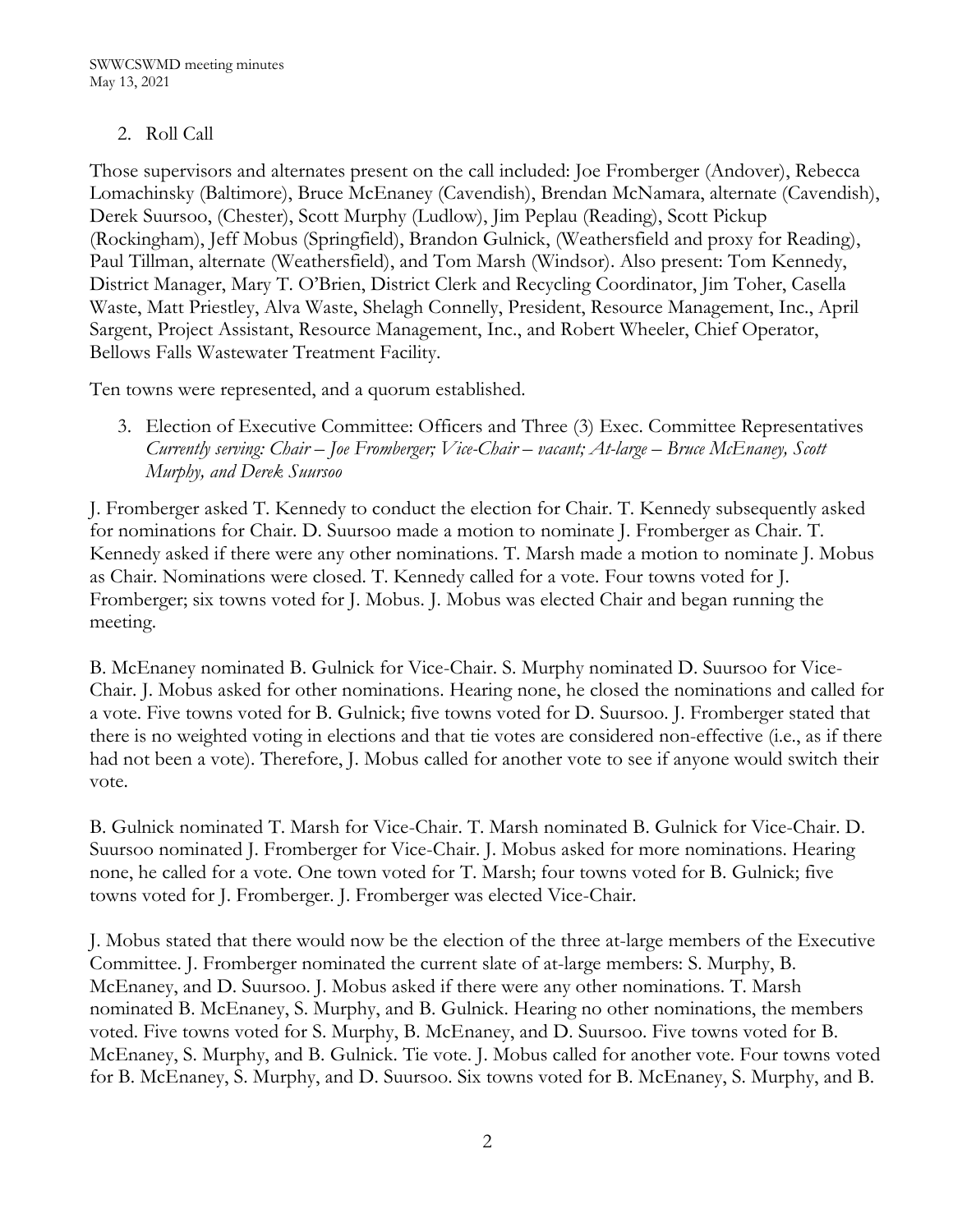Southern Windsor/Windham Counties Solid Waste Management District

Andover • Athens • Baltimore • Cavendish • Chester • Grafton • Ludlow • Plymouth Reading • Rockingham • Springfield • Weathersfield • West Windsor • Windsor

www.vtsolidwastedistrict.org

Gulnick. J. Mobus congratulated B. McEnaney, S. Murphy, and B. Gulnick on being elected as atlarge members.

Appointment of Clerk and Treasurer *Currently serving: Clerk – Mary T. O'Brien; Treasurer – Darlene Kelly*

B. McEnaney made a motion to appoint Mary T. O'Brien as Clerk. S. Murphy seconded the motion. No discussion. All voted in favor. B. McEnaney made a motion to appoint Darlene Kelly as Treasurer. S. Murphy seconded the motion. No discussion. All voted in favor.

4. Discussion and Approval of Three-Year Contract for Trash Hauling Services for the Five (5) Municipal Transfer Stations in the District.

S. Murphy made a motion to award the three-year contract to Casella Waste. Not hearing a second, J. Mobus asked if there was another motion. D. Suursoo made a motion to award the three-year contract to Alva Waste. B. McEnaney seconded the motion. Discussion ensued. S. Murphy asked why members were not accepting the Executive Committee's recommendation of Casella Waste. B. Gulnick responded that Alva Waste is the less expensive option for Weathersfield. J. Mobus concurred that that was also true for Springfield. D. Suursoo stated that since Chester is tied financially to the Springfield Transfer Station, he would also have to vote for Alva. J. Fromberger cautioned the Board to remember that the Executive Committee negotiated on behalf of the entire District, not for individual towns.

J. Mobus noted that it was his understanding that any town could choose to not accept the contracted company. J. Fromberger confirmed that that is true but that the negotiation was for the District as a whole. S. Murphy asked for T. Kennedy to comment on the situation. T. Kennedy stated that historically the District has only received one or two responses to the request-for-proposals (RFPs). He likes doing things as a District. He understands that pricing may change if towns choose to contract with the waste haulers individually. P. Tillman asked for a definition of why either hauler is better for the District T. Kennedy replied that the difference between the two bids boils down to the distances trucks have to travel from the various transfer stations. J. Fromberger noted that if the District does not contract with Casella, individual towns will be at a disadvantage. S. Murphy stated that Casella currently has a depth of resources that Alva does not have yet. B. Gulnick asked for input from towns that were at the Executive Committee meeting when the recommendation to contract with Casella was made. J. Toher and M. Priestley both spoke on behalf of their respective companies.

S. Murphy called the vote. J. Mobus repeated the motion on the floor as being to award the threeyear District contract to Alva Waste. He called on T. Kennedy to do a roll call for the vote. Six towns voted against the motion; four towns voted in favor; one town abstained. The motion failed. S.

P. O. Box 320 • Ascutney, Vermont 05030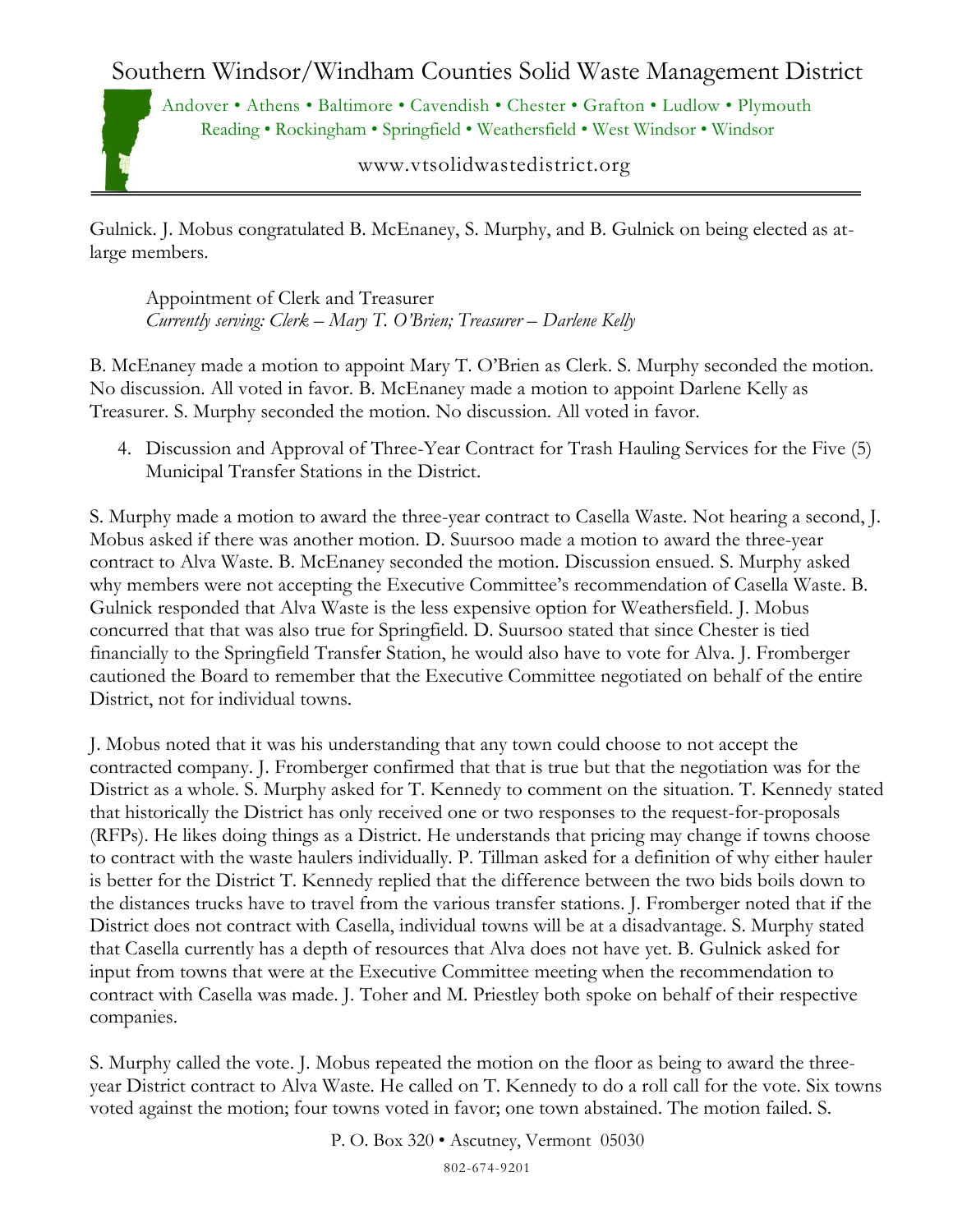SWWCSWMD meeting minutes May 13, 2021

Murphy made a motion to award the three-year District contract to Casella Waste. J. Fromberger seconded the motion. D. Suursoo noted that votes on contracts should be weighted. J. Fromberger confirmed that, except for elections, the voting is weighted. T. Kennedy stated that with weighted voting, there were sixteen votes against the motion, and fifteen for the motion. The motion failed with weighted voting as well.

J. Mobus repeated the motion on the floor as being a motion to award the three-year District contract to Casella Waste. He called for a vote. Six towns voted for the motion; three towns voted against the motion; one town abstained. The motion carried; Casella Waste was awarded the District's three-year contract.

5. Discussion and Approval of FY22 Budget and Work Program

S. Murphy made a motion to approve both the FY22 budget and FY22 work plan as presented. B. McEnaney seconded the motion. No discussion. All voted in favor.

6. Discussion and Approval of FY22 Contract with Mount Ascutney Regional Commission

T. Kennedy noted that the proposed contract is the same as last year's with a few minor changes: the dates, the name change from Southern Windsor County Regional Planning Commission to Mount Ascutney Regional Commission, and the notice of termination from 15 to 60 days. D. Suursoo made a motion to approve the contract. B. McEnaney seconded the motion. No discussion. All voted in favor.

T. Kennedy asked if the Board would allow the discussion of the Bellows Falls Wastewater Treatment Facility's pilot installation to move up on the agenda because the speakers had been waiting for an hour to give their presentation. No objections were voiced.

7. Discussion and Approval (for SWIP) of Bellows Falls Wastewater Treatment Facility Adding a Pilot Installation of a Biosolids Dehumidification System

A. Sargent answered various questions about the biosolids. S. Connelly stated that the biosolids are required to meet federal standards. The nine-month pilot project is almost ended. The Vermont Department of Environmental Conservation (DEC) is ready to approve the permit for the project. J. Fromberger made a motion to approve adding the Class A dried biosolids system in the footprint of the Bellows Falls Wastewater Treatment Facility to the District's SWIP. D. Suursoo seconded the motion. No discussion. All voted in favor. The motion carried.

8. Discussion and Approval of the 2021-2026 Solid Waste Implementation Plan (SWIP)

B. McEnaney made a motion to approve 2021-2026 Solid Waste Implementation Plan. D. Suursoo seconded the motion. S. Murphy asked if the SWIP would include the new system at the Bellows Falls Wastewater Treatment Facility. T. Kennedy affirmed that it would, with an amendment. All voted in favor. The motion passed.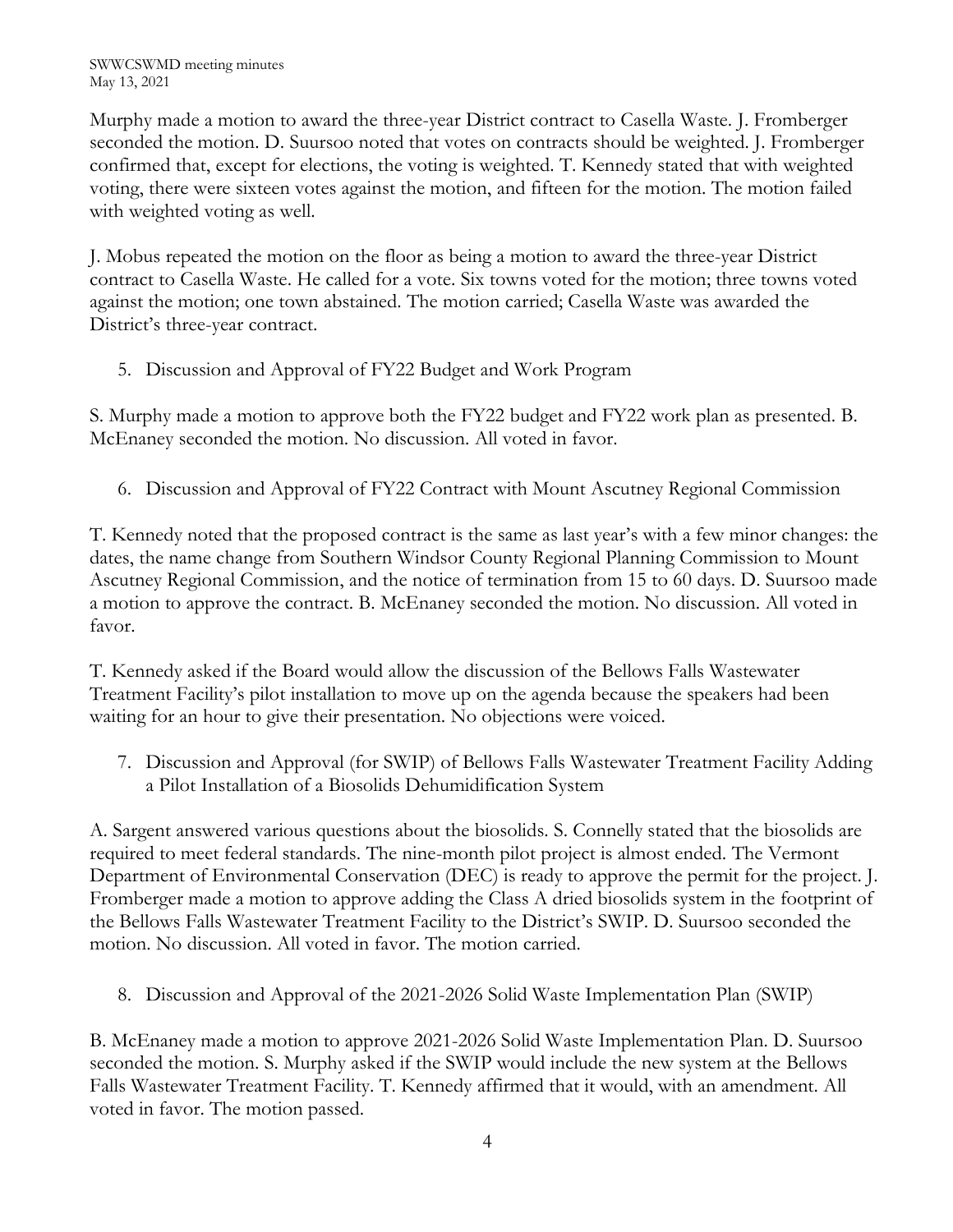Southern Windsor/Windham Counties Solid Waste Management District

Andover • Athens • Baltimore • Cavendish • Chester • Grafton • Ludlow • Plymouth Reading • Rockingham • Springfield • Weathersfield • West Windsor • Windsor

www.vtsolidwastedistrict.org

9. Approve Minutes of January 28, 2021 Meeting

D. Suursoo made a motion to accept the minutes of the January 28, 2021 meeting as presented. S. Murphy seconded the motion. No discussion. All voted in favor.

10. Acceptance of Treasurer's Report

D. Suursoo made a motion to accept the Treasurer's Report as presented. B. McEnaney seconded the motion. J. Fromberger noted that he had not received the Treasurer's Report. J. Fromberger abstained; all others voted in favor. The motion carried.

11. Update on HHW Collections and Permanent Facility

T. Kennedy stated that the next HHW collection will be held on Tuesday, May 25, 2021 with a second event tentatively scheduled for Tuesday, September 21. He noted that the permitting process for the permanent HHW facility is taking longer than he had anticipated. T. Kennedy has already submitted numerous draft documents to the State for a preliminary review. He will have the Executive Committee review them and then send them to the full Board.

12. Old Business - none

- 13. New Business none
- 14. Adjourn

At 7:49 p.m., D. Suursoo made a motion to adjourn. B. McEnaney seconded. All voted in favor.

Respectfully submitted,

Mary T. O'Brien District Clerk